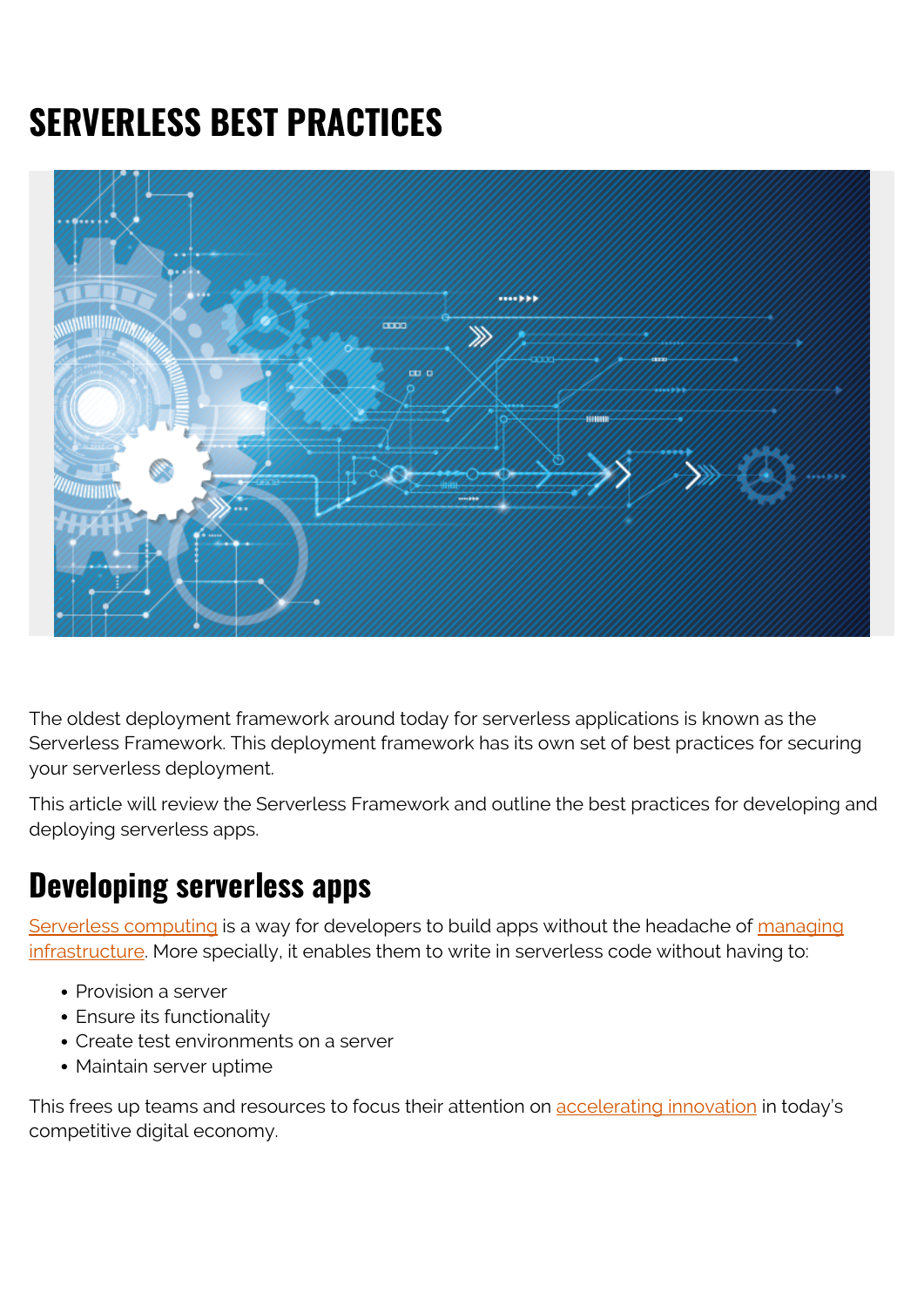

# **What's the Serverless Framework?**

One particular framework is known as the Serverless Framework. This open-source framework is free, of course, and written using [Node.js](https://en.wikipedia.org/wiki/Node.js). Serverless is the first framework developed for building applications on [AWS Lambda,](https://blogs.bmc.com/blogs/aws-lambda/) a serverless computing platform that's part of the Amazon Web Services suite.

A couple of lambda functions can accomplish some simple tasks through a serverless app or an entire back-end composed of hundreds of lambda functions. Serverless supports all runtimes offered within your chosen cloud provider.

Keep in mind the best practices explained below are not the only practices. These practices all rely on a set of underlying assumptions. We'll talk specifically about Lambda, simply because it's so popular. But remember that Lambda isn't the only serverless option.

# **Serverless best practices**

When working with the Serverless Framework, here are the top best practices [worth adopting](https://www.datree.io/resources/serverless-best-practices) to ensure your applications are secure and robust.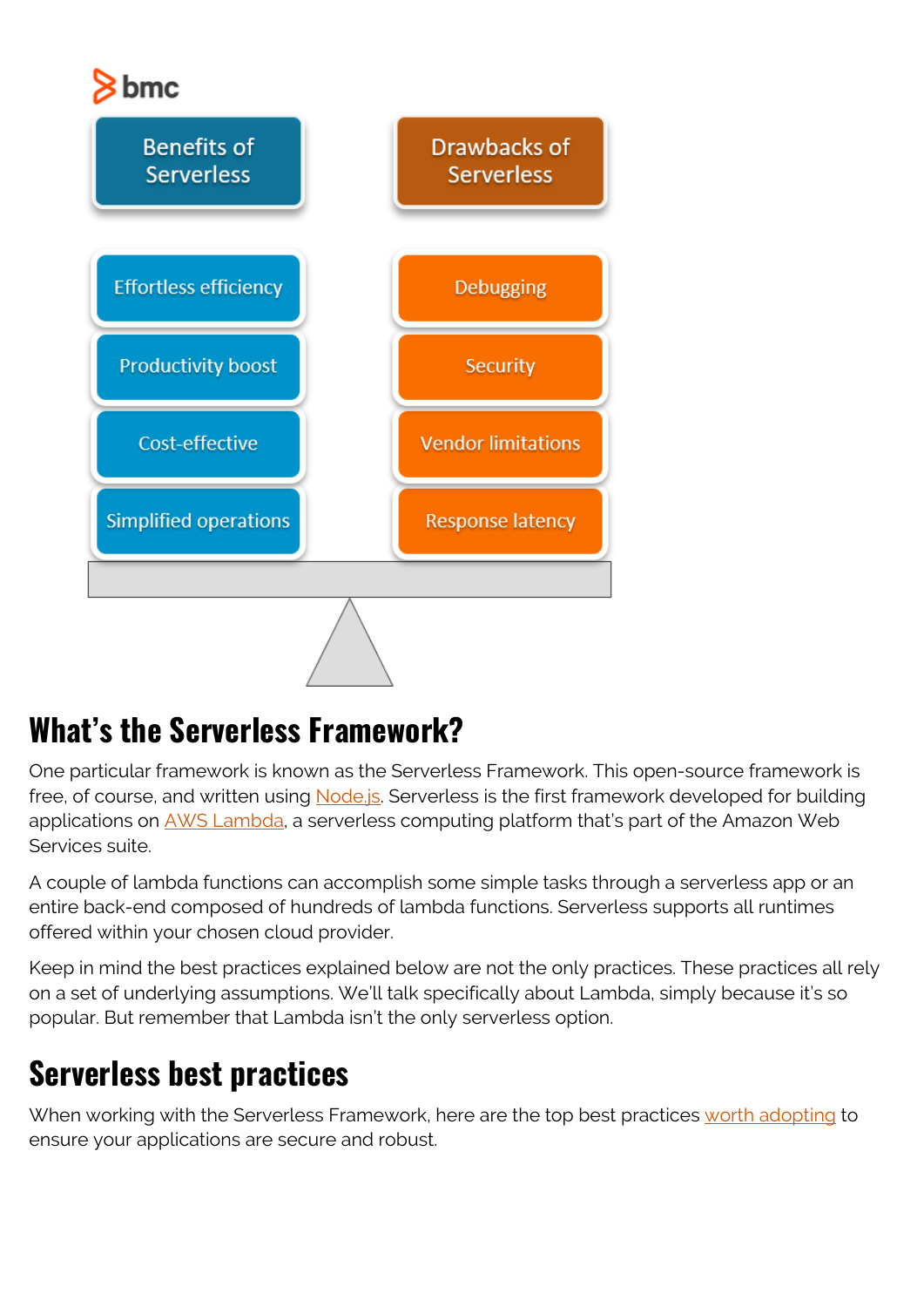# **Start locally**

When your Lambda starts to get complicated, [app developers](https://blogs.bmc.com/blogs/application-developer-roles-responsibilities/) find themselves making numerous tweaks to configurations and functions code. Each change leads to waiting for the code to deploy and the rest of the stack to go live.

To save yourself time, start locally.

Instead of operating your dev cycle as "save, open the console, deploy, wait, refresh, wait, refresh," shift the cycle to "save, build, refresh." The [AWS Serverless Application Model](https://blogs.bmc.com/blogs/aws-serverless-applications/) directs line interface can replicate lambdas and API endpoints and several sources—all in a local [Docker container.](https://blogs.bmc.com/blogs/docker-101-introduction/)

#### **Use 1 function per route**

When using HTTP, it is a best practice to avoid single function proxy. Why? This method does not:

- Scale well
- Isolate issues

If the function of a series of routes ties strictly to a single table, it is decoupled from the application. This best practice may add a level of complexity for management, but it helps isolate errors and issues when scaling your app.

#### **Don't rewrite your code**

JavaScript is the higher-order language in a Serverless Framework. When writing JavaScript code, it will be [interpreted and executed](https://thenewstack.io/6-best-practices-for-high-performance-serverless-engineering/) in the most performative way possible.

Rewriting code is not the way to solve a performance problem. Instead, there are many ways to improve your program:

- Combining multiple requests to other services
- Stopping loops when you have enough matches
- Returning helpful error information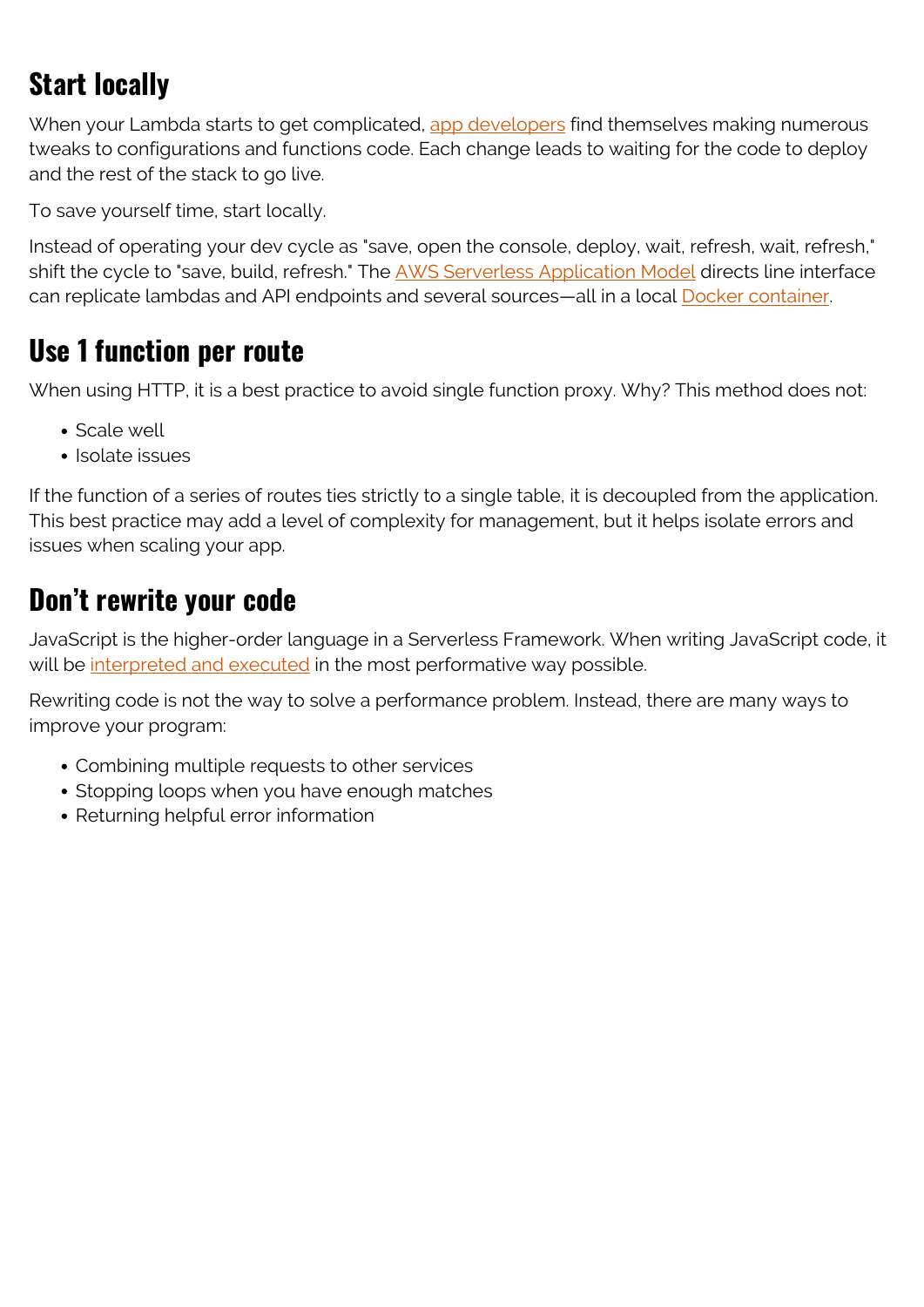

### **Manage code, not configurations**

The Serverless Framework lets you pass a dedicated deployer role to **AWS CloudFormation** to run deployments with the architecture. CloudFormation deployment role is the AWS path out of 'config that is only stored in the UI' their Serverless Application Model lets you create YAML that defines your stack in a file you can use to track changes.

You can use a different role for each project or team and apply the least privilege principle to the deployment pipeline.

### **Perform load testing**

[Load testing](https://blogs.bmc.com/blogs/load-testing-performance-testing-and-stress-testing-explained/) your lambda functions will help determine the amount of memory to allocate and the optimum timeout value.

There may be complex applications in a serverless environment, and you may not be aware of dependencies within your applications that could not perform a function on a large scale. Load testing allows you to catch potential issues that may be vital to maintaining a [highly available](https://blogs.bmc.com/blogs/high-availability/) application.